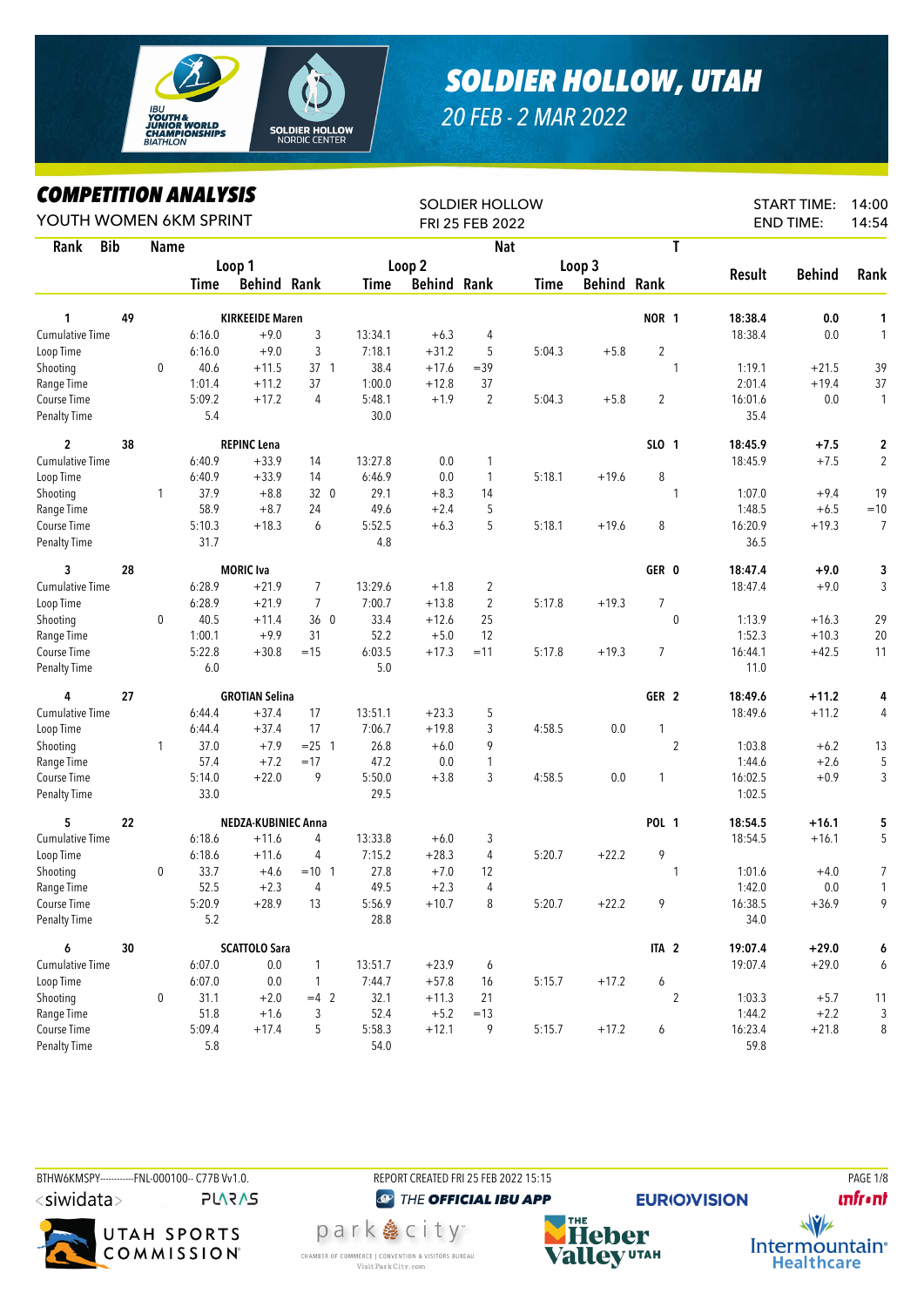| Rank                               | <b>Bib</b> | <b>Name</b>    |                |                          |                 |                |                    | <b>Nat</b>     |             |                    |                  | T              |                   |               |                |
|------------------------------------|------------|----------------|----------------|--------------------------|-----------------|----------------|--------------------|----------------|-------------|--------------------|------------------|----------------|-------------------|---------------|----------------|
|                                    |            |                |                | Loop 1                   |                 |                | Loop 2             |                |             | Loop 3             |                  |                |                   |               |                |
|                                    |            |                | Time           | <b>Behind Rank</b>       |                 | Time           | <b>Behind Rank</b> |                | <b>Time</b> | <b>Behind Rank</b> |                  |                | <b>Result</b>     | <b>Behind</b> | Rank           |
| 7                                  | 36         |                |                | <b>ZORC Kaja</b>         |                 |                |                    |                |             |                    | SLO 2            |                | 19:16.0           | $+37.6$       | 7              |
| <b>Cumulative Time</b>             |            |                | 6:42.1         | $+35.1$                  | 15              | 14:07.1        | $+39.3$            | 9              |             |                    |                  |                | 19:16.0           | $+37.6$       | $\overline{7}$ |
| Loop Time                          |            |                | 6:42.1         | $+35.1$                  | 15              | 7:25.0         | $+38.1$            | 10             | 5:08.9      | $+10.4$            | 5                |                |                   |               |                |
| Shooting                           |            | 1              | 33.2           | $+4.1$                   | 7 <sub>1</sub>  | 36.8           | $+16.0$            | $=35$          |             |                    |                  | $\overline{c}$ | 1:10.1            | $+12.5$       | $= 22$         |
| Range Time                         |            |                | 54.8           | $+4.6$                   | 10              | 1:00.3         | $+13.1$            | 38             |             |                    |                  |                | 1:55.1            | $+13.1$       | 23             |
| Course Time                        |            |                | 5:15.9         | $+23.9$                  | 10              | 5:55.3         | $+9.1$             | 6              | 5:08.9      | $+10.4$            | 5                |                | 16:20.1           | $+18.5$       | 6              |
| Penalty Time                       |            |                | 31.4           |                          |                 | 29.4           |                    |                |             |                    |                  |                | 1:00.8            |               |                |
| 8                                  | 35         |                |                | <b>ANDERSSON Sara</b>    |                 |                |                    |                |             |                    | SWE 3            |                | 19:25.8           | $+47.4$       | 8              |
| <b>Cumulative Time</b>             |            |                | 6:43.0         | $+36.0$                  | 16              | 14:04.6        | $+36.8$            | 8              |             |                    |                  |                | 19:25.8           | $+47.4$       | 8              |
| Loop Time                          |            |                | 6:43.0         | $+36.0$                  | 16              | 7:21.6         | $+34.7$            | 8              | 5:21.2      | $+22.7$            | 10               |                |                   |               |                |
| Shooting                           |            | $\overline{2}$ | 34.9           | $+5.8$                   | $13-1$          | 35.1           | $+14.3$            | $=30$          |             |                    |                  | 3              | 1:10.1            | $+12.5$       | $=22$          |
| Range Time                         |            |                | 54.7           | $+4.5$                   | 9               | 55.5           | $+8.3$             | 22             |             |                    |                  |                | 1:50.2            | $+8.2$        | 16             |
| Course Time                        |            |                | 4:52.0         | 0.0                      | $\mathbf{1}$    | 5:56.3         | $+10.1$            | $\overline{7}$ | 5:21.2      | $+22.7$            | 10               |                | 16:09.5           | $+7.9$        | 4              |
| Penalty Time                       |            |                | 56.3           |                          |                 | 29.8           |                    |                |             |                    |                  |                | 1:26.1            |               |                |
| 9                                  | 13         |                |                | <b>TANNHEIMER Julia</b>  |                 |                |                    |                |             |                    | GER <sub>3</sub> |                | 19:28.3           | $+49.9$       | 9              |
| <b>Cumulative Time</b>             |            |                | 6:47.5         | $+40.5$                  | 21              | 14:23.7        | $+55.9$            | 13             |             |                    |                  |                | 19:28.3           | $+49.9$       | 9              |
| Loop Time                          |            |                | 6:47.5         | $+40.5$                  | 21              | 7:36.2         | $+49.3$            | 13             | 5:04.6      | $+6.1$             | 3                |                |                   |               |                |
| Shooting                           |            | $\mathbf{1}$   | 43.4           | $+14.3$                  | $=40$ 2         | 33.3           | $+12.5$            | $= 23$         |             |                    |                  | 3              | 1:16.8            | $+19.2$       | 34             |
| Range Time                         |            |                | 1:06.0         | $+15.8$                  | 42              | 54.4           | $+7.2$             | 18             |             |                    |                  |                | 2:00.4            | $+18.4$       | 35             |
| Course Time                        |            |                | 5:11.1         | $+19.1$                  | $\overline{7}$  | 5:46.2         | 0.0                | $\mathbf{1}$   | 5:04.6      | $+6.1$             | 3                |                | 16:01.9           | $+0.3$        | $\overline{2}$ |
| <b>Penalty Time</b>                |            |                | 30.4           |                          |                 | 55.6           |                    |                |             |                    |                  |                | 1:26.0            |               |                |
| 10                                 | 33         |                |                | <b>ANDEXER Anna</b>      |                 |                |                    |                |             |                    | AUT <sub>3</sub> |                | 19:32.9           | $+54.5$       | 10             |
| <b>Cumulative Time</b>             |            |                | 7:04.9         | $+57.9$                  | 31              | 14:24.1        | $+56.3$            | 14             |             |                    |                  |                | 19:32.9           | $+54.5$       | 10             |
| Loop Time                          |            |                | 7:04.9         | $+57.9$                  | 31              | 7:19.2         | $+32.3$            | 6              | 5:08.8      | $+10.3$            | 4                |                |                   |               |                |
| Shooting                           |            | $\overline{2}$ | 37.0           | $+7.9$                   | $= 25$ 1        | 35.2           | $+14.4$            | 32             |             |                    |                  | 3              | 1:12.3            | $+14.7$       | $= 24$         |
| Range Time                         |            |                | 58.3           | $+8.1$                   | $=20$           | 56.6           | $+9.4$             | 24             |             |                    |                  |                | 1:54.9            | $+12.9$       | 21             |
| Course Time<br><b>Penalty Time</b> |            |                | 5:09.0<br>57.6 | $+17.0$                  | 3               | 5:52.4<br>30.2 | $+6.2$             | 4              | 5:08.8      | $+10.3$            | 4                |                | 16:10.2<br>1:27.8 | $+8.6$        | 5              |
|                                    |            |                |                |                          |                 |                |                    |                |             |                    |                  |                |                   |               |                |
| 11                                 | 17         |                |                | <b>CRAMER Aurora</b>     |                 |                |                    |                |             |                    | USA <sub>2</sub> |                | 19:49.2           | $+1:10.8$     | 11             |
| <b>Cumulative Time</b>             |            |                | 6:46.5         | $+39.5$                  | 20              | 14:21.9        | $+54.1$            | 12             |             |                    |                  |                | 19:49.2           | $+1:10.8$     | 11             |
| Loop Time                          |            |                | 6:46.5         | $+39.5$                  | 20              | 7:35.4         | $+48.5$            | 12             | 5:27.3      | $+28.8$            | 12               |                |                   |               |                |
| Shooting                           |            | $\mathbf{1}$   | 29.1           | 0.0                      | 1 <sub>1</sub>  | 35.0           | $+14.2$            | 29             |             |                    |                  | $\overline{2}$ | 1:04.2            | $+6.6$        | 15             |
| Range Time                         |            |                | 50.5           | $+0.3$                   | $\overline{2}$  | 58.4           | $+11.2$            | 31             |             |                    |                  |                | 1:48.9            | $+6.9$        | 13             |
| Course Time<br><b>Penalty Time</b> |            |                | 5:22.8<br>33.2 | $+30.8$                  | $=15$           | 6:03.5<br>33.5 | $+17.3$            | $=11$          | 5:27.3      | $+28.8$            | 12               |                | 16:53.6<br>1:06.7 | $+52.0$       | 12             |
| 12                                 | 41         |                |                | <b>LAAGER Alessia</b>    |                 |                |                    |                |             |                    | SUI 0            |                | 19:54.9           | $+1:16.5$     | 12             |
| Cumulative Time                    |            |                | 6:39.6         | $+32.6$                  | 12              | 14:01.8        | $+34.0$            | $\overline{7}$ |             |                    |                  |                | 19:54.9           | $+1:16.5$     | 12             |
| Loop Time                          |            |                | 6:39.6         | $+32.6$                  | 12              | 7:22.2         | $+35.3$            | 9              | 5:53.1      | $+54.6$            | 35               |                |                   |               |                |
| Shooting                           |            | $\mathbf{0}$   | 36.5           | $+7.4$                   | $= 22 \ 0$      | 26.6           | $+5.8$             | $\overline{7}$ |             |                    |                  | $\mathbf{0}$   | 1:03.2            | $+5.6$        | $=9$           |
| Range Time                         |            |                | 58.3           | $+8.1$                   | $= 20$          | 58.2           | $+11.0$            | 29             |             |                    |                  |                | 1:56.5            | $+14.5$       | 25             |
| Course Time                        |            |                | 5:34.4         | $+42.4$                  | 33              | 6:18.8         | $+32.6$            | 21             | 5:53.1      | $+54.6$            | 35               |                | 17:46.3           | $+1:44.7$     | 32             |
| Penalty Time                       |            |                | 6.9            |                          |                 | 5.2            |                    |                |             |                    |                  |                | 12.1              |               |                |
| 13                                 | 6          |                |                | <b>SANDNAES Rebecca</b>  |                 |                |                    |                |             |                    | FIN <sub>1</sub> |                | 19:57.9           | $+1:19.5$     | 13             |
| Cumulative Time                    |            |                | 6:49.7         | $+42.7$                  | 23              | 14:09.7        | $+41.9$            | 10             |             |                    |                  |                | 19:57.9           | $+1:19.5$     | 13             |
| Loop Time                          |            |                | 6:49.7         | $+42.7$                  | 23              | 7:20.0         | $+33.1$            | 7              | 5:48.2      | $+49.7$            | 30               |                |                   |               |                |
| Shooting                           |            | $\mathbf{1}$   | 33.8           | $+4.7$                   | 12 <sub>0</sub> | 29.7           | $+8.9$             | 16             |             |                    |                  | $\mathbf{1}$   | 1:03.5            | $+5.9$        | 12             |
| Range Time                         |            |                | 55.5           | $+5.3$                   | 11              | 53.0           | $+5.8$             | 15             |             |                    |                  |                | 1:48.5            | $+6.5$        | $=10$          |
| Course Time                        |            |                | 5:23.8         | $+31.8$                  | 18              | 6:21.8         | $+35.6$            | 25             | 5:48.2      | $+49.7$            | 30               |                | 17:33.8           | $+1:32.2$     | 26             |
| Penalty Time                       |            |                | 30.4           |                          |                 | 5.2            |                    |                |             |                    |                  |                | 35.6              |               |                |
| 14                                 | 10         |                |                | <b>FEMSTEINEVIK Guro</b> |                 |                |                    |                |             |                    | NOR <sub>2</sub> |                | 20:04.2           | $+1:25.8$     | 14             |
| Cumulative Time                    |            |                | 6:14.8         | $+7.8$                   | $\overline{2}$  | 14:31.0        | $+1:03.2$          | 15             |             |                    |                  |                | 20:04.2           | $+1:25.8$     | 14             |
| Loop Time                          |            |                | 6:14.8         | $+7.8$                   | $\overline{2}$  | 8:16.2         | $+1:29.3$          | 26             | 5:33.2      | $+34.7$            | 19               |                |                   |               |                |
| Shooting                           |            | $\mathbf 0$    | 35.7           | $+6.6$                   | 19 2            | 36.9           | $+16.1$            | 37             |             |                    |                  | $\overline{2}$ | 1:12.6            | $+15.0$       | 27             |
| Range Time                         |            |                | 56.1           | $+5.9$                   | 12              | 58.9           | $+11.7$            | 36             |             |                    |                  |                | 1:55.0            | $+13.0$       | 22             |
| Course Time                        |            |                | 5:13.2         | $+21.2$                  | 8               | 6:16.8         | $+30.6$            | 19             | 5:33.2      | $+34.7$            | 19               |                | 17:03.2           | $+1:01.6$     | 14             |
| Penalty Time                       |            |                | 5.5            |                          |                 | 1:00.5         |                    |                |             |                    |                  |                | 1:06.0            |               |                |

BTHW6KMSPY------------FNL-000100-- C77B Vv1.0. <siwidata> **PLARAS** 

UTAH SPORTS<br>COMMISSION

REPORT CREATED FRI 25 FEB 2022 15:15 <sup><sup>3</sup>THE OFFICIAL IBU APP</sup> park e city<sup>®</sup>

CHAMBER OF COMMERCE | CONVENTION & VISITORS BUREAU<br>Visit Park City.com

**EURIO)VISION NHE**<br>Valley<sup>utAH</sup>

**PAGE 2/8 unfront** 

 $\frac{1}{\sqrt{2}}$ Intermountain<sup>®</sup><br>Healthcare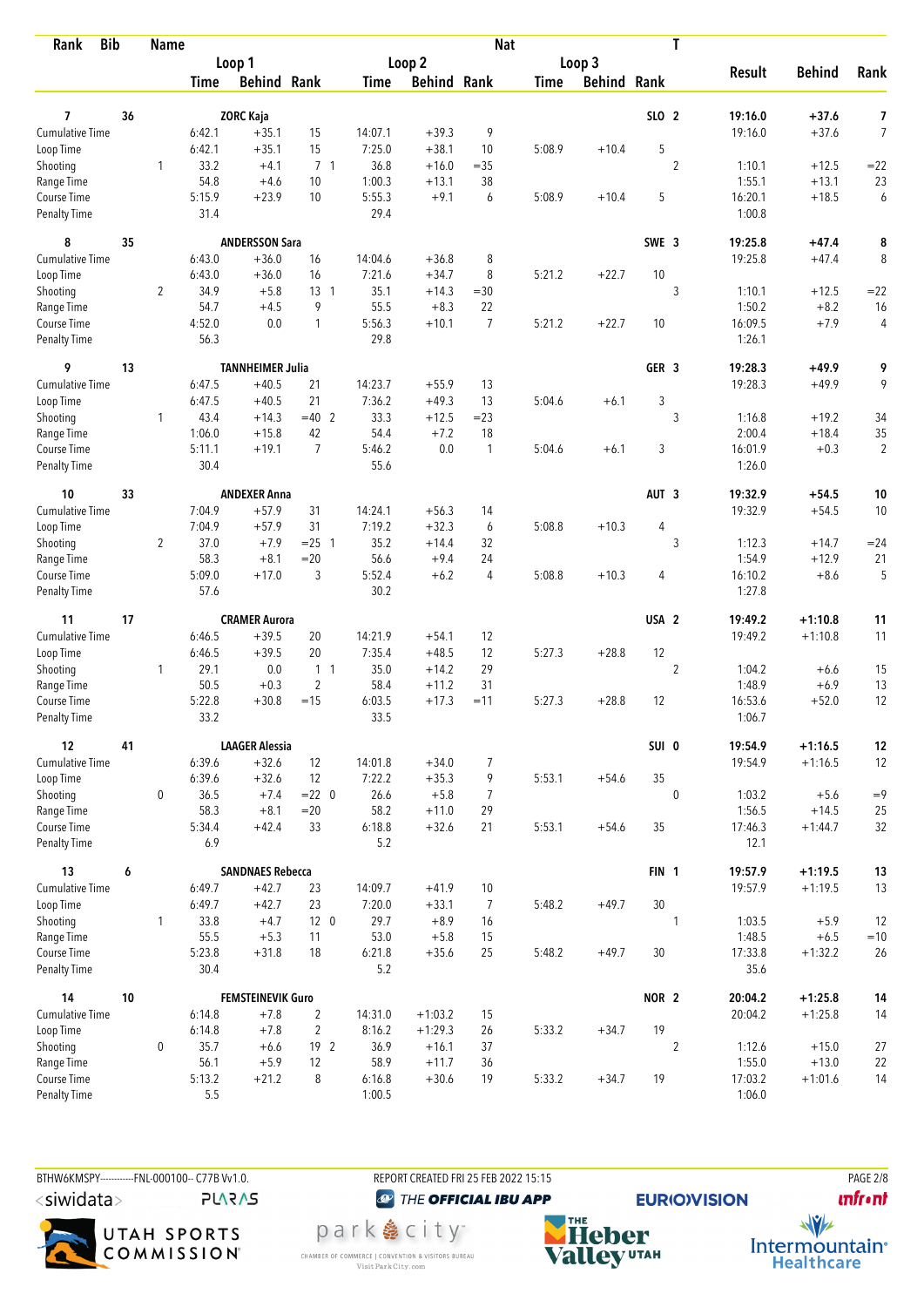| <b>Bib</b><br>Rank          |    | <b>Name</b>    |                  |                             |                |                |                    | <b>Nat</b>         |             |                    |                  | T              |                   |                  |                         |
|-----------------------------|----|----------------|------------------|-----------------------------|----------------|----------------|--------------------|--------------------|-------------|--------------------|------------------|----------------|-------------------|------------------|-------------------------|
|                             |    |                |                  | Loop 1                      |                |                | Loop 2             |                    |             | Loop 3             |                  |                |                   |                  |                         |
|                             |    |                | <b>Time</b>      | <b>Behind Rank</b>          |                | <b>Time</b>    | <b>Behind Rank</b> |                    | <b>Time</b> | <b>Behind Rank</b> |                  |                | <b>Result</b>     | <b>Behind</b>    | Rank                    |
|                             |    |                |                  |                             |                |                |                    |                    |             |                    |                  |                |                   |                  |                         |
| 15                          | 14 |                |                  | <b>ARNET Chiara</b>         |                |                |                    |                    |             |                    | <b>SUI 1</b>     |                | 20:04.7           | +1:26.3          | 15                      |
| Cumulative Time             |    |                | 6:30.6           | $+23.6$                     | 8              | 14:19.9        | $+52.1$            | 11                 |             |                    |                  |                | 20:04.7           | $+1:26.3$        | 15                      |
| Loop Time                   |    |                | 6:30.6           | $+23.6$                     | 8              | 7:49.3         | $+1:02.4$          | 18                 | 5:44.8      | $+46.3$            | 29               |                |                   |                  |                         |
| Shooting                    |    | $\mathbf 0$    | 31.1             | $+2.0$                      | $=4$ 1         | 26.5           | $+5.7$             | $=$ 5              |             |                    |                  | 1              | 57.7              | $+0.1$           | $\overline{\mathbf{c}}$ |
| Range Time                  |    |                | 54.2             | $+4.0$                      | $\overline{7}$ | 50.2           | $+3.0$             | 6                  |             |                    |                  |                | 1:44.4            | $+2.4$           | $\overline{4}$          |
| Course Time<br>Penalty Time |    |                | 5:29.6<br>6.8    | $+37.6$                     | 26             | 6:27.1<br>32.0 | $+40.9$            | 29                 | 5:44.8      | $+46.3$            | 29               |                | 17:41.5<br>38.8   | $+1:39.9$        | 29                      |
| 16                          | 19 |                |                  | <b>VAEHAESARJA Nea</b>      |                |                |                    |                    |             |                    | <b>FIN 1</b>     |                | 20:12.4           | $+1:34.0$        | 16                      |
| <b>Cumulative Time</b>      |    |                | 6:38.7           | $+31.7$                     | 11             | 14:35.6        | $+1:07.8$          | 17                 |             |                    |                  |                | 20:12.4           | $+1:34.0$        | 16                      |
| Loop Time                   |    |                | 6:38.7           | $+31.7$                     | 11             | 7:56.9         | $+1:10.0$          | 21                 | 5:36.8      | $+38.3$            | 22               |                |                   |                  |                         |
| Shooting                    |    | 0              | 37.6             | $+8.5$                      | 29 1           | 40.3           | $+19.5$            | 45                 |             |                    |                  | 1              | 1:17.9            | $+20.3$          | 37                      |
| Range Time                  |    |                | 1:00.4           | $+10.2$                     | $= 33$         | 1:04.3         | $+17.1$            | 44                 |             |                    |                  |                | 2:04.7            | $+22.7$          | 38                      |
| Course Time                 |    |                | 5:33.3           | $+41.3$                     | 30             | 6:21.0         | $+34.8$            | 23                 | 5:36.8      | $+38.3$            | 22               |                | 17:31.1           | $+1:29.5$        | 23                      |
| Penalty Time                |    |                | 5.0              |                             |                | 31.6           |                    |                    |             |                    |                  |                | 36.6              |                  |                         |
| 17                          | 1  |                |                  | <b>MAKOVINYOVA Kristina</b> |                |                |                    |                    |             |                    | SVK 1            |                | 20:19.0           | +1:40.6          | 17                      |
| Cumulative Time             |    |                | 6:54.1           | $+47.1$                     | 24             | 14:48.9        | $+1:21.1$          | 20                 |             |                    |                  |                | 20:19.0           | $+1:40.6$        | 17                      |
| Loop Time                   |    |                | 6:54.1           | $+47.1$                     | 24             | 7:54.8         | $+1:07.9$          | 19                 | 5:30.1      | $+31.6$            | 16               |                |                   |                  |                         |
| Shooting                    |    | $\mathbf 0$    | 36.5             | $+7.4$                      | $= 22$ 1       | 26.7           | $+5.9$             | 8                  |             |                    |                  | $\mathbf{1}$   | 1:03.2            | $+5.6$           | $=9$                    |
| Range Time                  |    |                | 59.4             | $+9.2$                      | 28             | 51.9           | $+4.7$             | 11                 |             |                    |                  |                | 1:51.3            | $+9.3$           | 19                      |
| Course Time                 |    |                | 5:48.3           | $+56.3$                     | 44             | 6:30.0         | $+43.8$            | $= 33$             | 5:30.1      | $+31.6$            | 16               |                | 17:48.4           | $+1:46.8$        | 33                      |
| <b>Penalty Time</b>         |    |                | 6.4              |                             |                | 32.9           |                    |                    |             |                    |                  |                | 39.3              |                  |                         |
| 18                          | 45 |                |                  | <b>MARIC Kaja</b>           |                |                |                    |                    |             |                    | SLO 2            |                | 20:21.5           | +1:43.1          | 18                      |
| <b>Cumulative Time</b>      |    |                | 6:48.9           | $+41.9$                     | 22             | 14:32.5        | $+1:04.7$          | 16                 |             |                    |                  |                | 20:21.5           | $+1:43.1$        | 18                      |
| Loop Time                   |    |                | 6:48.9           | $+41.9$                     | 22             | 7:43.6         | $+56.7$            | 15                 | 5:49.0      | $+50.5$            | 31               |                |                   |                  |                         |
| Shooting                    |    | $\mathbf{1}$   | 30.1             | $+1.0$                      | 3 <sub>1</sub> | 30.7           | $+9.9$             | 18                 |             |                    |                  | $\overline{2}$ | 1:00.8            | $+3.2$           | 5                       |
| Range Time                  |    |                | 50.2             | 0.0                         | $\mathbf{1}$   | 55.1           | $+7.9$             | 20                 |             |                    |                  |                | 1:45.3            | $+3.3$           | 6                       |
| Course Time                 |    |                | 5:24.5           | $+32.5$                     | 20             | 6:14.3         | $+28.1$            | 16                 | 5:49.0      | $+50.5$            | 31               |                | 17:27.8           | $+1:26.2$        | 22                      |
| <b>Penalty Time</b>         |    |                | 34.2             |                             |                | 34.2           |                    |                    |             |                    |                  |                | 1:08.4            |                  |                         |
| 19                          | 25 |                |                  | <b>PINTER Lena</b>          |                |                |                    |                    |             |                    | AUT <sub>1</sub> |                | 20:23.5           | +1:45.1          | 19                      |
| Cumulative Time             |    |                | 6:46.3           | $+39.3$                     | 19             | 14:41.7        | $+1:13.9$          | 18                 |             |                    |                  |                | 20:23.5           | $+1:45.1$        | 19                      |
| Loop Time                   |    |                | 6:46.3           | $+39.3$                     | 19             | 7:55.4         | $+1:08.5$          | 20                 | 5:41.8      | $+43.3$            | 26               |                |                   |                  |                         |
| Shooting                    |    | $\mathbf 0$    | 37.8             | $+8.7$                      | 31 1           | 38.8           | $+18.0$            | 41                 |             |                    |                  | $\mathbf{1}$   | 1:16.6            | $+19.0$          | 33                      |
| Range Time                  |    |                | 59.6             | $+9.4$                      | 29             | 58.6           | $+11.4$            | 33                 |             |                    |                  |                | 1:58.2            | $+16.2$          | 29                      |
| Course Time                 |    |                | 5:40.7           | $+48.7$                     | 39             | 6:23.2         | $+37.0$            | $=26$              | 5:41.8      | $+43.3$            | 26               |                | 17:45.7           | $+1:44.1$        | 31                      |
| <b>Penalty Time</b>         |    |                | 6.0              |                             |                | 33.6           |                    |                    |             |                    |                  |                | 39.6              |                  |                         |
| 20                          | 20 |                |                  | <b>DIMITROVA Valentina</b>  |                |                |                    |                    |             |                    | BUL 3            |                | 20:28.9           | $+1:50.5$        | ${\bf 20}$              |
| <b>Cumulative Time</b>      |    |                | 7:15.9           | $+1:08.9$                   | 40             | 14:58.4        | $+1:30.6$          | 23                 |             |                    |                  |                | 20:28.9           | $+1:50.5$        | 20                      |
| Loop Time                   |    |                | 7:15.9           | $+1:08.9$                   | 40             | 7:42.5         | $+55.6$            | 14                 | 5:30.5      | $+32.0$            | 18               |                |                   |                  |                         |
| Shooting                    |    | $\overline{2}$ | 33.6             | $+4.5$                      | 9 1            | 24.7           | $+3.9$             | 3                  |             |                    |                  | 3              | 58.4              | $+0.8$           | $\overline{4}$          |
| Range Time                  |    |                | 54.0             | $+3.8$                      | 6              | 49.0           | $+1.8$             | $\overline{2}$     |             |                    |                  |                | 1:43.0            | $+1.0$           | $\overline{c}$          |
| Course Time<br>Penalty Time |    |                | 5:20.5<br>1:01.4 | $+28.5$                     | 12             | 6:21.2<br>32.3 | $+35.0$            | 24                 | 5:30.5      | $+32.0$            | 18               |                | 17:12.2<br>1:33.7 | $+1:10.6$        | 17                      |
| 21                          | 4  |                |                  | <b>HEIGL Selina</b>         |                |                |                    |                    |             |                    | AUT <sub>2</sub> |                | 20:29.1           | $+1:50.7$        | 21                      |
| <b>Cumulative Time</b>      |    |                | 7:01.9           | $+54.9$                     | 28             | 14:49.8        | $+1:22.0$          | 21                 |             |                    |                  |                | 20:29.1           | $+1:50.7$        | 21                      |
|                             |    |                | 7:01.9           | $+54.9$                     | 28             | 7:47.9         | $+1:01.0$          | 17                 | 5:39.3      | $+40.8$            | 25               |                |                   |                  |                         |
| Loop Time                   |    |                |                  |                             |                |                |                    |                    |             |                    |                  |                |                   |                  |                         |
| Shooting<br>Range Time      |    | $\mathbf{1}$   | 35.1<br>56.8     | $+6.0$<br>$+6.6$            | $= 15$ 1<br>14 | 27.2<br>49.2   | $+6.4$<br>$+2.0$   | 10<br>$\mathbf{3}$ |             |                    |                  | $\overline{2}$ | 1:02.3<br>1:46.0  | $+4.7$<br>$+4.0$ | 8<br>8                  |
| Course Time                 |    |                | 5:33.0           | $+41.0$                     | 29             | 6:27.5         | $+41.3$            | 31                 | 5:39.3      | $+40.8$            | 25               |                | 17:39.8           | $+1:38.2$        | $28\,$                  |
| <b>Penalty Time</b>         |    |                | 32.1             |                             |                | 31.2           |                    |                    |             |                    |                  |                | 1:03.3            |                  |                         |
| 22                          | 40 |                |                  | <b>SKACANOVA Barbara</b>    |                |                |                    |                    |             |                    | SVK <sub>2</sub> |                | 20:32.5           | $+1:54.1$        | 22                      |
| Cumulative Time             |    |                | 6:36.1           | $+29.1$                     | 10             | 14:55.9        | $+1:28.1$          | 22                 |             |                    |                  |                | 20:32.5           | $+1:54.1$        | 22                      |
| Loop Time                   |    |                | 6:36.1           | $+29.1$                     | 10             | 8:19.8         | $+1:32.9$          | 28                 | 5:36.6      | $+38.1$            | 20               |                |                   |                  |                         |
| Shooting                    |    | 0              | 37.4             | $+8.3$                      | $= 27$ 2       | 39.5           | $+18.7$            | 42                 |             |                    |                  | $\overline{2}$ | 1:17.0            | $+19.4$          | 35                      |
| Range Time                  |    |                | 59.1             | $+8.9$                      | $=25$          | 1:01.9         | $+14.7$            | 41                 |             |                    |                  |                | 2:01.0            | $+19.0$          | 36                      |
| Course Time                 |    |                | 5:31.3           | $+39.3$                     | 27             | 6:16.7         | $+30.5$            | 18                 | 5:36.6      | $+38.1$            | 20               |                | 17:24.6           | $+1:23.0$        | 20                      |
| Penalty Time                |    |                | 5.7              |                             |                | 1:01.2         |                    |                    |             |                    |                  |                | 1:06.9            |                  |                         |

BTHW6KMSPY------------FNL-000100-- C77B Vv1.0. <siwidata> **PLARAS** 

UTAH SPORTS<br>COMMISSION

<sup><sup>3</sup>THE OFFICIAL IBU APP</sup> park e city<sup>®</sup>

CHAMBER OF COMMERCE | CONVENTION & VISITORS BUREAU<br>Visit Park City.com

REPORT CREATED FRI 25 FEB 2022 15:15

**NHE**<br>Valley<sup>utAH</sup>

**EURIO)VISION** 

**PAGE 3/8 unfront** 

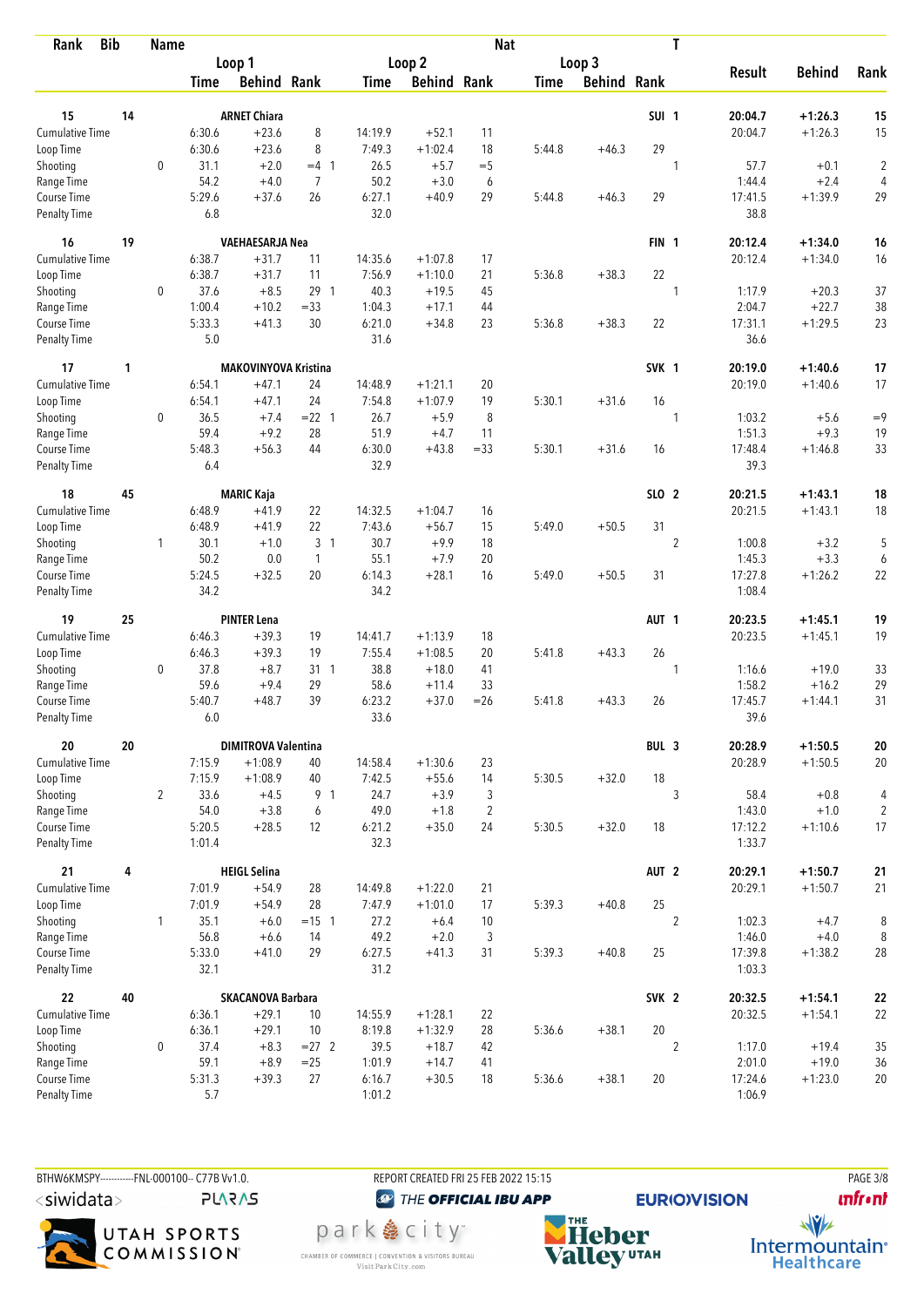| <b>Bib</b><br>Rank                 |    | <b>Name</b>    |                |                                |                 |                  |                    | <b>Nat</b> |             |                    |                  | T              |                    |                        |                  |
|------------------------------------|----|----------------|----------------|--------------------------------|-----------------|------------------|--------------------|------------|-------------|--------------------|------------------|----------------|--------------------|------------------------|------------------|
|                                    |    |                |                | Loop 1                         |                 |                  | Loop <sub>2</sub>  |            |             | Loop 3             |                  |                |                    |                        |                  |
|                                    |    |                | <b>Time</b>    | <b>Behind Rank</b>             |                 | Time             | <b>Behind Rank</b> |            | <b>Time</b> | <b>Behind Rank</b> |                  |                | <b>Result</b>      | <b>Behind</b>          | Rank             |
|                                    |    |                |                |                                |                 |                  |                    |            |             |                    |                  |                |                    |                        |                  |
| 23                                 | 55 |                |                | <b>CARPELLA Fabiana</b>        |                 |                  |                    |            |             |                    | ITA <sub>3</sub> |                | 20:36.4            | $+1:58.0$              | 23               |
| Cumulative Time                    |    |                | 6:58.0         | $+51.0$                        | 27              | 15:07.6          | $+1:39.8$          | 25         |             |                    |                  |                | 20:36.4            | $+1:58.0$              | 23               |
| Loop Time                          |    |                | 6:58.0         | $+51.0$                        | 27              | 8:09.6           | $+1:22.7$          | 22         | 5:28.8      | $+30.3$            | 14               |                |                    |                        |                  |
| Shooting                           |    | 1              | 39.0           | $+9.9$                         | 33 2            | 33.3             | $+12.5$            | $=23$      |             |                    |                  | 3              | 1:12.3             | $+14.7$                | $= 24$           |
| Range Time                         |    |                | 59.3           | $+9.1$                         | 27              | 56.2             | $+9.0$             | 23         |             |                    |                  |                | 1:55.5             | $+13.5$                | 24               |
| Course Time<br><b>Penalty Time</b> |    |                | 5:25.8<br>32.9 | $+33.8$                        | 22              | 6:12.1<br>1:01.3 | $+25.9$            | 15         | 5:28.8      | $+30.3$            | 14               |                | 17:06.7<br>1:34.2  | $+1:05.1$              | 16               |
| 24                                 | 34 |                |                | <b>PAVLU Katerina</b>          |                 |                  |                    |            |             |                    | CZE 2            |                | 20:40.9            | $+2:02.5$              | 24               |
| Cumulative Time                    |    |                | 6:27.7         | $+20.7$                        | 6               | 14:43.4          | $+1:15.6$          | 19         |             |                    |                  |                | 20:40.9            | $+2:02.5$              | 24               |
| Loop Time                          |    |                | 6:27.7         | $+20.7$                        | 6               | 8:15.7           | $+1:28.8$          | 25         | 5:57.5      | $+59.0$            | 39               |                |                    |                        |                  |
| Shooting                           |    | 0              | 33.3           | $+4.2$                         | 8 2             | 31.6             | $+10.8$            | 20         |             |                    |                  | $\overline{2}$ | 1:04.9             | $+7.3$                 | 16               |
| Range Time                         |    |                | 54.3           | $+4.1$                         | 8               | 53.2             | $+6.0$             | 16         |             |                    |                  |                | 1:47.5             | $+5.5$                 | 9                |
| Course Time                        |    |                | 5:27.7         | $+35.7$                        | 24              | 6:20.1           | $+33.9$            | 22         | 5:57.5      | $+59.0$            | 39               |                | 17:45.3            | $+1:43.7$              | 30               |
| <b>Penalty Time</b>                |    |                | 5.7            |                                |                 | 1:02.4           |                    |            |             |                    |                  |                | 1:08.1             |                        |                  |
| 25                                 | 7  |                |                | <b>SCATTOLO Ilaria</b>         |                 |                  |                    |            |             |                    | ITA <sub>2</sub> |                | 20:43.5            | $+2:05.1$              | 25               |
| <b>Cumulative Time</b>             |    |                | 7:31.3         | $+1:24.3$                      | 47              | 15:04.7          | $+1:36.9$          | 24         |             |                    |                  |                | 20:43.5            | $+2:05.1$              | 25               |
| Loop Time                          |    |                | 7:31.3         | $+1:24.3$                      | 47              | 7:33.4           | $+46.5$            | 11         | 5:38.8      | $+40.3$            | 24               |                |                    |                        |                  |
| Shooting                           |    | $\overline{2}$ | 47.9           | $+18.8$                        | $=46$ 0         | 34.4             | $+13.6$            | 27         |             |                    |                  | $\overline{c}$ | 1:22.4             | $+24.8$                | 45               |
| Range Time                         |    |                | 1:08.7         | $+18.5$                        | $=46$           | 57.7             | $+10.5$            | $=26$      |             |                    |                  |                | 2:06.4             | $+24.4$                | 41               |
| Course Time                        |    |                | 5:24.7         | $+32.7$                        | 21              | 6:30.0           | $+43.8$            | $= 33$     | 5:38.8      | $+40.3$            | 24               |                | 17:33.5            | $+1:31.9$              | 24               |
| <b>Penalty Time</b>                |    |                | 57.9           |                                |                 | 5.7              |                    |            |             |                    |                  |                | 1:03.6             |                        |                  |
| 26                                 | 23 |                |                | <b>STAVIK Emilie</b>           |                 |                  |                    |            |             |                    | NOR 4            |                | 21:00.3            | $+2:21.9$              | 26               |
| Cumulative Time                    |    |                | 7:09.0         | $+1:02.0$                      | 35              | 15:30.1          | $+2:02.3$          | 29         |             |                    |                  |                | 21:00.3            | $+2:21.9$              | 26               |
| Loop Time                          |    |                | 7:09.0         | $+1:02.0$                      | 35              | 8:21.1           | $+1:34.2$          | 31         | 5:30.2      | $+31.7$            | 17               |                |                    |                        |                  |
| Shooting                           |    | $\overline{2}$ | 49.1           | $+20.0$                        | 51 <sub>2</sub> | 52.1             | $+31.3$            | 53         |             |                    |                  | 4              | 1:41.3             | $+43.7$                | 52               |
| Range Time                         |    |                | 1:09.3         | $+19.1$                        | $=49$           | 1:12.6           | $+25.4$            | 52         |             |                    |                  |                | 2:21.9             | $+39.9$                | 50               |
| Course Time                        |    |                | 5:02.8         | $+10.8$                        | $\overline{2}$  | 6:08.2           | $+22.0$            | 14         | 5:30.2      | $+31.7$            | 17               |                | 16:41.2            | $+39.6$                | 10               |
| <b>Penalty Time</b>                |    |                | 56.9           |                                |                 | 1:00.3           |                    |            |             |                    |                  |                | 1:57.2             |                        |                  |
| 27                                 | 31 |                |                | <b>SAHNO Liva</b>              |                 |                  |                    |            |             |                    | LAT <sub>2</sub> |                | 21:09.9            | $+2:31.5$              | 27               |
| <b>Cumulative Time</b>             |    |                | 6:40.6         | $+33.6$                        | 13              | 15:13.0          | $+1:45.2$          | 27         |             |                    |                  |                | 21:09.9            | $+2:31.5$              | 27               |
| Loop Time                          |    |                | 6:40.6         | $+33.6$                        | 13              | 8:32.4           | $+1:45.5$          | 33         | 5:56.9      | $+58.4$            | 38               |                |                    |                        |                  |
| Shooting                           |    | $\mathbf 0$    | 39.3           | $+10.2$                        | 34 2            | 34.9             | $+14.1$            | 28         |             |                    |                  | $\overline{2}$ | 1:14.2             | $+16.6$                | 30               |
| Range Time                         |    |                | 1:00.3         | $+10.1$                        | 32              | 57.7             | $+10.5$            | $=26$      |             |                    |                  |                | 1:58.0             | $+16.0$                | 27               |
| Course Time                        |    |                | 5:34.7         | $+42.7$                        | 34              | 6:35.2           | $+49.0$            | $= 36$     | 5:56.9      | $+58.4$            | 38               |                | 18:06.8            | $+2:05.2$              | 37               |
| <b>Penalty Time</b>                |    |                | 5.6            |                                |                 | 59.5             |                    |            |             |                    |                  |                | 1:05.1             |                        |                  |
| 28                                 | 54 |                |                | <b>FICHTNER Marlene</b>        |                 |                  |                    |            |             |                    | GER 1            |                | 21:14.9            | $+2:36.5$              | 28               |
| <b>Cumulative Time</b>             |    |                | 6:26.3         | $+19.3$                        | 5               | 15:38.2          | $+2:10.4$          | 31         |             |                    |                  |                | 21:14.9            | $+2:36.5$              | 28               |
| Loop Time                          |    |                | 6:26.3         | $+19.3$                        | 5               | 9:11.9           | $+2:25.0$          | 50         | 5:36.7      | $+38.2$            | 21               |                |                    |                        |                  |
| Shooting                           |    | 0              | 36.6           | $+7.5$                         | 24 <sub>1</sub> | 29.3             | $+8.5$             | 15         |             |                    |                  | 1              | 1:06.0             | $+8.4$                 | 17               |
| Range Time                         |    |                | 57.7           | $+7.5$                         | 19              | 51.3             | $+4.1$             | $=9$       |             |                    |                  |                | 1:49.0             | $+7.0$                 | $=14$            |
| Course Time                        |    |                | 5:22.6         | $+30.6$                        | 14              | 6:15.0           | $+28.8$            | 17         | 5:36.7      | $+38.2$            | 21               |                | 17:14.3            | $+1:12.7$              | 18               |
| Penalty Time                       |    |                | 6.0            |                                |                 | 2:05.6           |                    |            |             |                    |                  |                | 2:11.6             |                        |                  |
| 29                                 | 37 |                |                | <b>PARADIS Desiree</b>         |                 |                  |                    |            |             |                    | CAN 1            |                | 21:17.0            | $+2:38.6$              | 29               |
| Cumulative Time                    |    |                | 6:54.8         | $+47.8$                        | 25              | 15:11.5          | $+1:43.7$          | 26         |             |                    |                  |                | 21:17.0            | $+2:38.6$              | 29               |
| Loop Time                          |    |                | 6:54.8         | $+47.8$                        | 25              | 8:16.7           | $+1:29.8$          | 27         | 6:05.5      | $+1:07.0$          | 46               |                |                    |                        |                  |
| Shooting                           |    | 0              | 43.9           | $+14.8$                        | 42 1            | 38.1             | $+17.3$            | 38         |             |                    |                  | 1              | 1:22.1             | $+24.5$                | 43               |
| Range Time                         |    |                | 1:07.2         | $+17.0$                        | 43              | 1:02.2           | $+15.0$            | 43         |             |                    |                  |                | 2:09.4             | $+27.4$                | 44               |
| Course Time<br>Penalty Time        |    |                | 5:41.9<br>5.7  | $+49.9$                        | 40              | 6:40.0<br>34.5   | $+53.8$            | $=42$      | 6:05.5      | $+1:07.0$          | 46               |                | 18:27.4<br>40.2    | $+2:25.8$              | 43               |
|                                    |    |                |                |                                |                 |                  |                    |            |             |                    |                  |                |                    |                        |                  |
| 30<br><b>Cumulative Time</b>       | 12 |                | 7:18.4         | MIKYSKOVA Svatava<br>$+1:11.4$ | 42              | 15:30.4          | $+2:02.6$          | 30         |             |                    | CZE <sub>2</sub> |                | 21:20.6<br>21:20.6 | $+2:42.2$<br>$+2:42.2$ | $30\,$<br>$30\,$ |
| Loop Time                          |    |                | 7:18.4         | $+1:11.4$                      | 42              | 8:12.0           | $+1:25.1$          | 23         | 5:50.2      | $+51.7$            | 33               |                |                    |                        |                  |
| Shooting                           |    | 1              | 49.6           | $+20.5$                        | 53 1            | 30.5             | $+9.7$             | 17         |             |                    |                  | $\overline{2}$ | 1:20.1             | $+22.5$                | 40               |
| Range Time                         |    |                | 1:12.6         | $+22.4$                        | 51              | 58.3             | $+11.1$            | 30         |             |                    |                  |                | 2:10.9             | $+28.9$                | 45               |
| Course Time                        |    |                | 5:32.4         | $+40.4$                        | 28              | 6:39.1           | $+52.9$            | 40         | 5:50.2      | $+51.7$            | 33               |                | 18:01.7            | $+2:00.1$              | 36               |
| Penalty Time                       |    |                | 33.4           |                                |                 | 34.6             |                    |            |             |                    |                  |                | 1:08.0             |                        |                  |

BTHW6KMSPY-----------FNL-000100-- C77B Vv1.0. REPORT CREATED FRI 25 FEB 2022 15:15 PAGE 4/8 <siwidata>

**PLARAS** 



park e city<sup>®</sup> CHAMBER OF COMMERCE | CONVENTION & VISITORS BUREAU<br>Visit Park City.com



**unfront** 

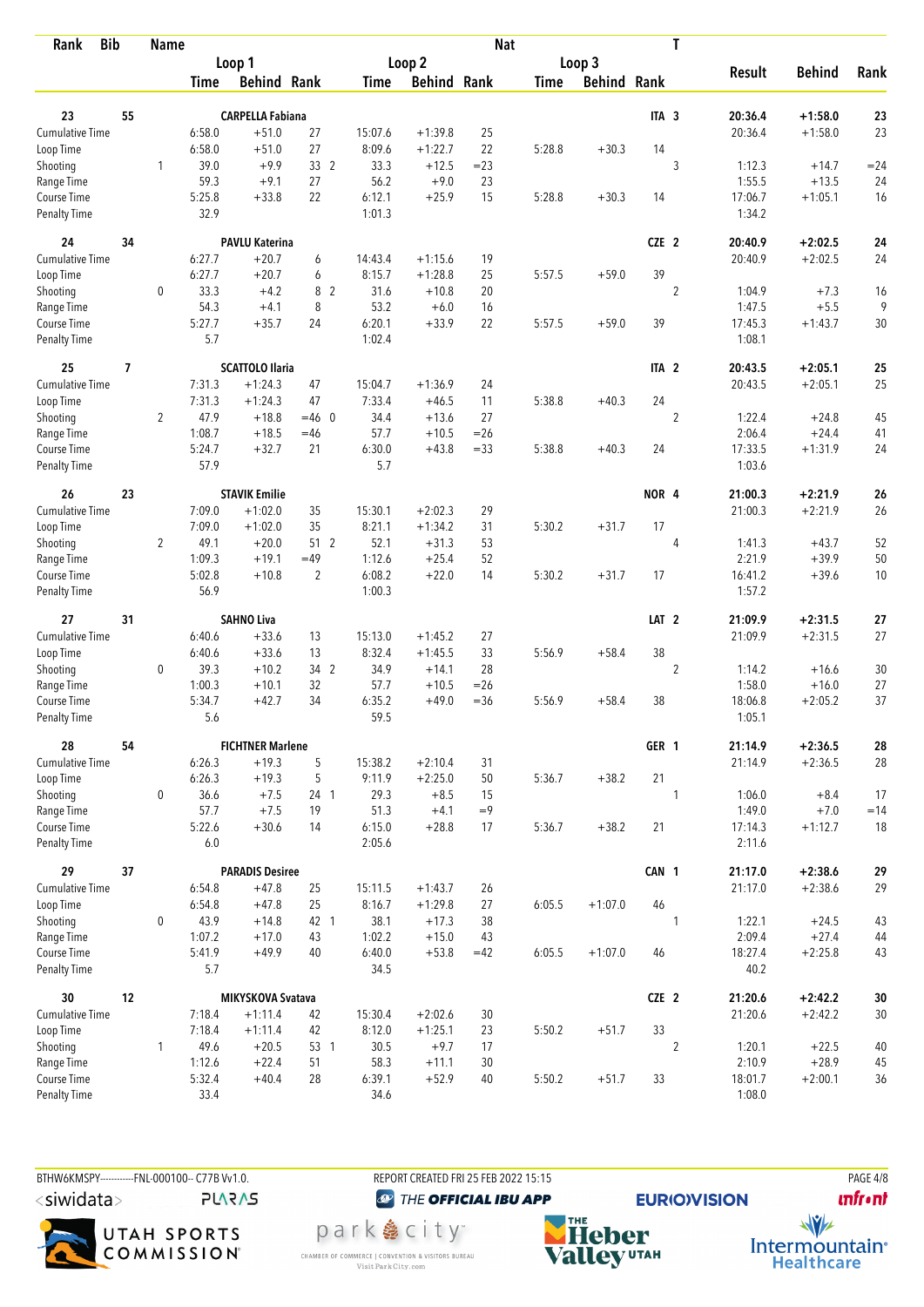| <b>Bib</b><br>Rank                 |    | <b>Name</b>    |                |                              |                 |                  |                    | <b>Nat</b>     |             |                    |                  | T              |                   |               |        |
|------------------------------------|----|----------------|----------------|------------------------------|-----------------|------------------|--------------------|----------------|-------------|--------------------|------------------|----------------|-------------------|---------------|--------|
|                                    |    |                |                | Loop 1                       |                 |                  | Loop <sub>2</sub>  |                |             | Loop 3             |                  |                |                   |               |        |
|                                    |    |                | <b>Time</b>    | <b>Behind Rank</b>           |                 | Time             | <b>Behind Rank</b> |                | <b>Time</b> | <b>Behind Rank</b> |                  |                | <b>Result</b>     | <b>Behind</b> | Rank   |
|                                    |    |                |                |                              |                 |                  |                    |                |             |                    |                  |                |                   |               |        |
| 31                                 | 52 |                |                | <b>PACEROVA Sara</b>         |                 |                  |                    |                |             |                    | SVK <sub>4</sub> |                | 21:24.4           | $+2:46.0$     | 31     |
| Cumulative Time                    |    |                | 6:34.1         | $+27.1$                      | 9               | 15:46.4          | $+2:18.6$          | 32             |             |                    |                  |                | 21:24.4           | $+2:46.0$     | 31     |
| Loop Time                          |    |                | 6:34.1         | $+27.1$                      | 9               | 9:12.3           | $+2:25.4$          | 51             | 5:38.0      | $+39.5$            | 23               |                |                   |               |        |
| Shooting                           |    | $\mathbf 0$    | 48.1           | $+19.0$                      | 48 4            | 56.0             | $+35.2$            | 56             |             |                    |                  | 4              | 1:44.2            | $+46.6$       | 53     |
| Range Time                         |    |                | 1:08.3         | $+18.1$                      | $=44$           | 1:16.1           | $+28.9$            | 54             |             |                    |                  |                | 2:24.4            | $+42.4$       | 53     |
| Course Time<br>Penalty Time        |    |                | 5:20.2<br>5.6  | $+28.2$                      | 11              | 6:06.5<br>1:49.7 | $+20.3$            | 13             | 5:38.0      | $+39.5$            | 23               |                | 17:04.7<br>1:55.3 | $+1:03.1$     | 15     |
| 32                                 | 47 |                |                | <b>YOLOVA Stefani</b>        |                 |                  |                    |                |             |                    | BUL 4            |                | 21:28.7           | $+2:50.3$     | 32     |
| <b>Cumulative Time</b>             |    |                | 7:07.6         | $+1:00.6$                    | 33              | 15:59.3          | $+2:31.5$          | 36             |             |                    |                  |                | 21:28.7           | $+2:50.3$     | 32     |
| Loop Time                          |    |                | 7:07.6         | $+1:00.6$                    | 33              | 8:51.7           | $+2:04.8$          | 43             | 5:29.4      | $+30.9$            | 15               |                |                   |               |        |
| Shooting                           |    | 1              | 45.1           | $+16.0$                      | 43 3            | 47.0             | $+26.2$            | 51             |             |                    |                  | 4              | 1:32.2            | $+34.6$       | 49     |
| Range Time                         |    |                | 1:08.3         | $+18.1$                      | $=44$           | 1:08.5           | $+21.3$            | 50             |             |                    |                  |                | 2:16.8            | $+34.8$       | 47     |
| Course Time                        |    |                | 5:27.6         | $+35.6$                      | 23              | 6:17.5           | $+31.3$            | 20             | 5:29.4      | $+30.9$            | 15               |                | 17:14.5           | $+1:12.9$     | 19     |
| <b>Penalty Time</b>                |    |                | 31.7           |                              |                 | 1:25.7           |                    |                |             |                    |                  |                | 1:57.4            |               |        |
| 33                                 | 51 |                |                | <b>MARINO Anna</b>           |                 |                  |                    |                |             |                    | CAN 2            |                | 21:30.4           | $+2:52.0$     | 33     |
| <b>Cumulative Time</b>             |    |                | 6:45.5         | $+38.5$                      | 18              | 15:26.7          | $+1:58.9$          | 28             |             |                    |                  |                | 21:30.4           | $+2:52.0$     | 33     |
| Loop Time                          |    |                | 6:45.5         | $+38.5$                      | 18              | 8:41.2           | $+1:54.3$          | 37             | 6:03.7      | $+1:05.2$          | 43               |                |                   |               |        |
| Shooting                           |    | $\mathbf 0$    | 36.4           | $+7.3$                       | 21 <sub>2</sub> | 36.6             | $+15.8$            | 34             |             |                    |                  | $\overline{c}$ | 1:13.1            | $+15.5$       | 28     |
| Range Time                         |    |                | 59.1           | $+8.9$                       | $=25$           | 1:00.4           | $+13.2$            | 39             |             |                    |                  |                | 1:59.5            | $+17.5$       | 33     |
| Course Time                        |    |                | 5:40.6         | $+48.6$                      | 38              | 6:39.8           | $+53.6$            | 41             | 6:03.7      | $+1:05.2$          | 43               |                | 18:24.1           | $+2:22.5$     | 41     |
| <b>Penalty Time</b>                |    |                | 5.8            |                              |                 | 1:01.0           |                    |                |             |                    |                  |                | 1:06.8            |               |        |
| 34                                 | 43 |                |                | <b>HAEMAELAEINEN Inka</b>    |                 |                  |                    |                |             |                    | FIN <sub>5</sub> |                | 21:31.3           | $+2:52.9$     | 34     |
| Cumulative Time                    |    |                | 7:30.2         | $+1:23.2$                    | 46              | 16:04.8          | $+2:37.0$          | 42             |             |                    |                  |                | 21:31.3           | $+2:52.9$     | 34     |
| Loop Time                          |    |                | 7:30.2         | $+1:23.2$                    | 46              | 8:34.6           | $+1:47.7$          | 35             | 5:26.5      | $+28.0$            | 11               |                |                   |               |        |
| Shooting                           |    | $\overline{2}$ | 40.2           | $+11.1$                      | 35 <sub>3</sub> | 36.8             | $+16.0$            | $=35$          |             |                    |                  | 5              | 1:17.1            | $+19.5$       | 36     |
| Range Time                         |    |                | 1:01.5         | $+11.3$                      | 38              | 58.8             | $+11.6$            | 35             |             |                    |                  |                | 2:00.3            | $+18.3$       | 34     |
| Course Time                        |    |                | 5:27.8         | $+35.8$                      | 25              | 6:03.1           | $+16.9$            | 10             | 5:26.5      | $+28.0$            | 11               |                | 16:57.4           | $+55.8$       | 13     |
| <b>Penalty Time</b>                |    |                | 1:00.9         |                              |                 | 1:32.7           |                    |                |             |                    |                  |                | 2:33.6            |               |        |
| 35                                 | 24 |                |                | <b>PERREN Marlene Sophie</b> |                 |                  |                    |                |             |                    | SUI 4            |                | 21:32.0           | $+2:53.6$     | 35     |
| <b>Cumulative Time</b>             |    |                | 7:07.7         | $+1:00.7$                    | 34              | 16:03.6          | $+2:35.8$          | 41             |             |                    |                  |                | 21:32.0           | $+2:53.6$     | 35     |
| Loop Time                          |    |                | 7:07.7         | $+1:00.7$                    | 34              | 8:55.9           | $+2:09.0$          | 45             | 5:28.4      | $+29.9$            | 13               |                |                   |               |        |
| Shooting                           |    | $\mathbf{1}$   | 37.7           | $+8.6$                       | 30 <sub>3</sub> | 42.7             | $+21.9$            | 48             |             |                    |                  | 4              | 1:20.5            | $+22.9$       | 41     |
| Range Time                         |    |                | 1:00.6         | $+10.4$                      | 35              | 1:06.8           | $+19.6$            | 48             |             |                    |                  |                | 2:07.4            | $+25.4$       | 43     |
| Course Time                        |    |                | 5:35.2         | $+43.2$                      | 35              | 6:23.2           | $+37.0$            | $=26$          | 5:28.4      | $+29.9$            | 13               |                | 17:26.8           | $+1:25.2$     | 21     |
| <b>Penalty Time</b>                |    |                | 31.9           |                              |                 | 1:25.9           |                    |                |             |                    |                  |                | 1:57.8            |               |        |
| 36                                 | 39 |                |                | <b>GOTVALDOVA Katerina</b>   |                 |                  |                    |                |             |                    | CZE 4            |                | 21:37.6           | $+2:59.2$     | 36     |
| <b>Cumulative Time</b>             |    |                | 6:57.2         | $+50.2$                      | 26              | 15:54.8          | $+2:27.0$          | 34             |             |                    |                  |                | 21:37.6           | $+2:59.2$     | 36     |
| Loop Time                          |    |                | 6:57.2         | $+50.2$                      | 26              | 8:57.6           | $+2:10.7$          | 46             | 5:42.8      | $+44.3$            | 28               |                |                   |               |        |
| Shooting                           |    | $\mathbf{1}$   | 42.7           | $+13.6$                      | 38 3            | 24.3             | $+3.5$             | $\overline{2}$ |             |                    |                  | $\overline{4}$ | 1:07.1            | $+9.5$        | 20     |
| Range Time                         |    |                | 1:01.3         | $+11.1$                      | 36              | 57.9             | $+10.7$            | 28             |             |                    |                  |                | 1:59.2            | $+17.2$       | 32     |
| Course Time<br><b>Penalty Time</b> |    |                | 5:22.9<br>33.0 | $+30.9$                      | 17              | 6:29.8<br>1:29.9 | $+43.6$            | 32             | 5:42.8      | $+44.3$            | 28               |                | 17:35.5<br>2:02.9 | $+1:33.9$     | 27     |
|                                    |    |                |                |                              |                 |                  |                    |                |             |                    |                  |                |                   |               |        |
| 37                                 | 56 |                |                | <b>SCHREMPF Anna-maria</b>   |                 |                  |                    |                |             |                    | AUT <sub>3</sub> |                | 21:46.0           | $+3:07.6$     | $37\,$ |
| <b>Cumulative Time</b>             |    |                | 7:13.5         | $+1:06.5$                    | 37              | 15:55.6          | $+2:27.8$          | 35             |             |                    |                  |                | 21:46.0           | $+3:07.6$     | 37     |
| Loop Time                          |    |                | 7:13.5         | $+1:06.5$                    | 37              | 8:42.1           | $+1:55.2$          | 38             | 5:50.4      | $+51.9$            | 34               |                |                   |               |        |
| Shooting                           |    | $\mathbf{1}$   | 42.8           | $+13.7$                      | 39 2            | 38.4             | $+17.6$            | $=39$          |             |                    |                  | 3              | 1:21.2            | $+23.6$       | 42     |
| Range Time                         |    |                | 1:04.5         | $+14.3$                      | 40              | 1:02.1           | $+14.9$            | 42             |             |                    |                  |                | 2:06.6            | $+24.6$       | 42     |
| Course Time<br><b>Penalty Time</b> |    |                | 5:33.6<br>35.4 | $+41.6$                      | 31              | 6:35.2<br>1:04.8 | $+49.0$            | $= 36$         | 5:50.4      | $+51.9$            | 34               |                | 17:59.2<br>1:40.2 | $+1:57.6$     | 34     |
| 38                                 | 44 |                |                | <b>RIETVELD Ronja</b>        |                 |                  |                    |                |             |                    | SUI <sub>3</sub> |                | 21:50.1           | $+3:11.7$     | 38     |
| <b>Cumulative Time</b>             |    |                | 7:24.0         | $+1:17.0$                    | 43              | 16:00.9          | $+2:33.1$          | 38             |             |                    |                  |                | 21:50.1           | $+3:11.7$     | $38\,$ |
| Loop Time                          |    |                | 7:24.0         | $+1:17.0$                    | 43              | 8:36.9           | $+1:50.0$          | 36             | 5:49.2      | $+50.7$            | 32               |                |                   |               |        |
| Shooting                           |    | $\mathbf{1}$   | 35.1           | $+6.0$                       | $= 15$ 2        | 31.3             | $+10.5$            | 19             |             |                    |                  | 3              | 1:06.4            | $+8.8$        | 18     |
| Range Time                         |    |                | 57.3           | $+7.1$                       | 16              | 53.5             | $+6.3$             | 17             |             |                    |                  |                | 1:50.8            | $+8.8$        | 17     |
| Course Time                        |    |                | 5:53.2         | $+1:01.2$                    | 47              | 6:41.9           | $+55.7$            | 44             | 5:49.2      | $+50.7$            | 32               |                | 18:24.3           | $+2:22.7$     | 42     |
| Penalty Time                       |    |                | 33.5           |                              |                 | 1:01.5           |                    |                |             |                    |                  |                | 1:35.0            |               |        |

BTHW6KMSPY-----------FNL-000100-- C77B Vv1.0. REPORT CREATED FRI 25 FEB 2022 15:15 PAGE 5/8 <siwidata> **PLARAS** 

UTAH SPORTS<br>COMMISSION

<sup><sup>3</sup>THE OFFICIAL IBU APP</sup>

park e city<sup>®</sup>

CHAMBER OF COMMERCE | CONVENTION & VISITORS BUREAU<br>Visit Park City.com

**EURIO)VISION NHE**<br>Valley<sup>utAH</sup>

**unfront** 

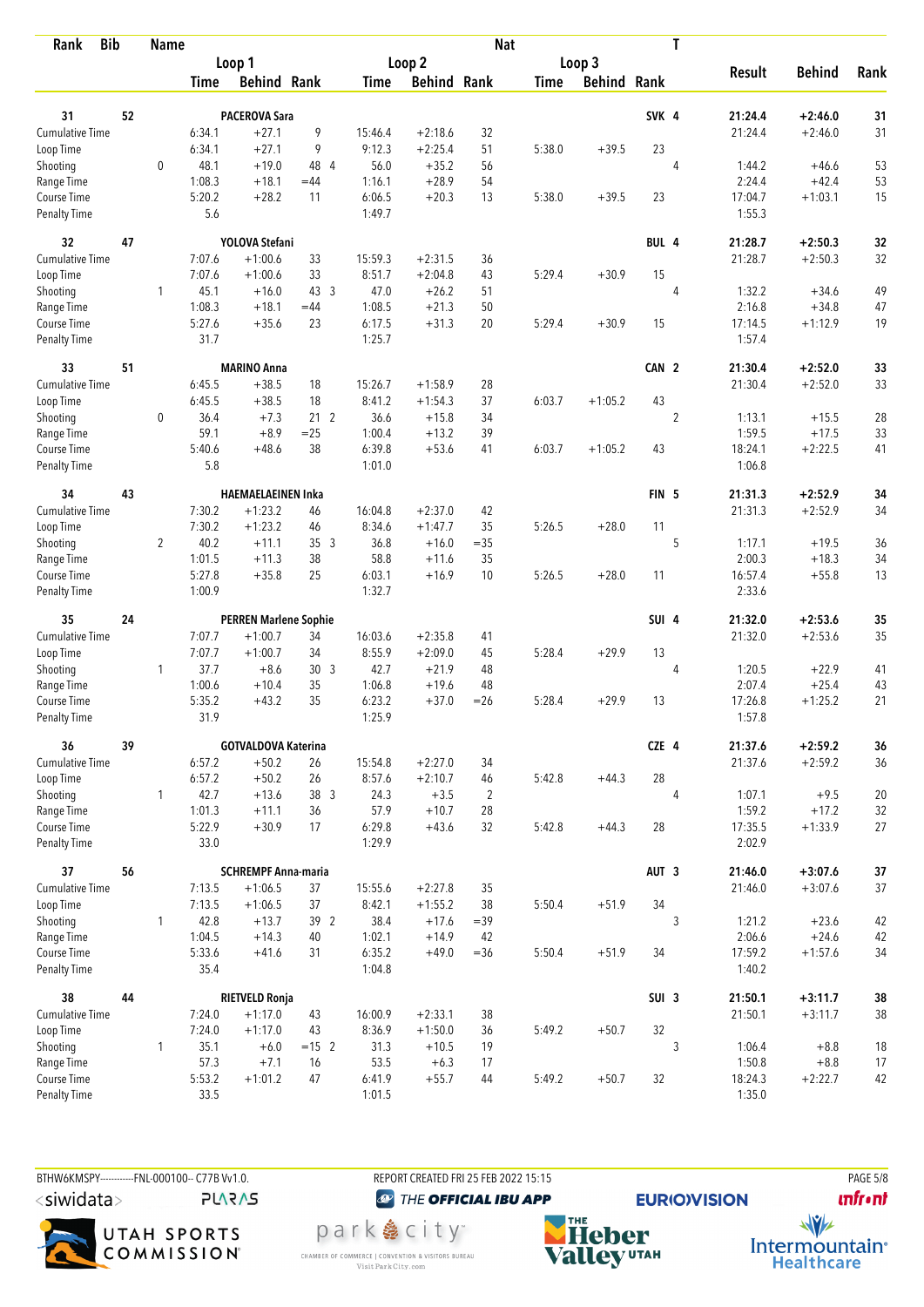| <b>Bib</b><br>Rank           |    | <b>Name</b>    |                  |                                  |                 |                  |                    | <b>Nat</b>     |             |                    |                  | T              |                    |                        |             |
|------------------------------|----|----------------|------------------|----------------------------------|-----------------|------------------|--------------------|----------------|-------------|--------------------|------------------|----------------|--------------------|------------------------|-------------|
|                              |    |                |                  | Loop 1                           |                 |                  | Loop <sub>2</sub>  |                |             | Loop 3             |                  |                |                    |                        |             |
|                              |    |                | <b>Time</b>      | <b>Behind Rank</b>               |                 | <b>Time</b>      | <b>Behind Rank</b> |                | <b>Time</b> | <b>Behind Rank</b> |                  |                | <b>Result</b>      | <b>Behind</b>          | Rank        |
|                              |    |                |                  |                                  |                 |                  |                    |                |             |                    |                  |                |                    |                        |             |
| 39                           | 58 |                |                  | SKROBISZEWSKA Barbara            |                 |                  |                    |                |             |                    | POL 5            |                | 21:58.5            | $+3:20.1$              | 39          |
| Cumulative Time              |    |                | 7:55.8           | $+1:48.8$                        | 50              | 16:16.3          | $+2:48.5$          | 43             |             |                    |                  |                | 21:58.5            | $+3:20.1$              | 39          |
| Loop Time                    |    |                | 7:55.8           | $+1:48.8$                        | 50              | 8:20.5           | $+1:33.6$          | 30             | 5:42.2      | $+43.7$            | 27               |                |                    |                        |             |
| Shooting                     |    | 3              | 43.4             | $+14.3$<br>$+14.1$               | $=40$ 2<br>39   | 32.2             | $+11.4$<br>$+7.6$  | 22<br>19       |             |                    |                  | 5              | 1:15.6<br>1:59.1   | $+18.0$                | 32          |
| Range Time<br>Course Time    |    |                | 1:04.3<br>5:24.4 | $+32.4$                          | 19              | 54.8<br>6:27.0   | $+40.8$            | 28             | 5:42.2      | $+43.7$            | 27               |                | 17:33.6            | $+17.1$<br>$+1:32.0$   | $=30$<br>25 |
| <b>Penalty Time</b>          |    |                | 1:27.1           |                                  |                 | 58.7             |                    |                |             |                    |                  |                | 2:25.8             |                        |             |
| 40                           | 29 |                |                  | <b>EMONTS Marisa</b>             |                 |                  |                    |                |             |                    | BEL 2            |                | 21:58.6            | $+3:20.2$              | 40          |
| Cumulative Time              |    |                | 7:06.7           | $+59.7$                          | 32              | 15:54.3          | $+2:26.5$          | 33             |             |                    |                  |                | 21:58.6            | $+3:20.2$              | 40          |
| Loop Time                    |    |                | 7:06.7           | $+59.7$                          | 32              | 8:47.6           | $+2:00.7$          | 42             | 6:04.3      | $+1:05.8$          | 44               |                |                    |                        |             |
| Shooting                     |    | $\mathbf 0$    | 49.0             | $+19.9$                          | 50 2            | 41.4             | $+20.6$            | 47             |             |                    |                  | $\overline{2}$ | 1:30.5             | $+32.9$                | 48          |
| Range Time                   |    |                | 1:13.1           | $+22.9$                          | 52              | 1:05.6           | $+18.4$            | 47             |             |                    |                  |                | 2:18.7             | $+36.7$                | 49          |
| Course Time                  |    |                | 5:47.9           | $+55.9$                          | 43              | 6:36.1           | $+49.9$            | 38             | 6:04.3      | $+1:05.8$          | 44               |                | 18:28.3            | $+2:26.7$              | 44          |
| <b>Penalty Time</b>          |    |                | 5.7              |                                  |                 | 1:05.9           |                    |                |             |                    |                  |                | 1:11.6             |                        |             |
| 41                           | 15 |                |                  | <b>BENNION Sidney</b>            |                 |                  |                    |                |             |                    | USA 4            |                | 22:04.4            | $+3:26.0$              | 41          |
| <b>Cumulative Time</b>       |    |                | 7:29.0           | $+1:22.0$                        | 45              | 16:02.5          | $+2:34.7$          | 39             |             |                    |                  |                | 22:04.4            | $+3:26.0$              | 41          |
| Loop Time                    |    |                | 7:29.0           | $+1:22.0$                        | 45              | 8:33.5           | $+1:46.6$          | 34             | 6:01.9      | $+1:03.4$          | 41               |                |                    |                        |             |
| Shooting                     |    | $\overline{2}$ | 29.7             | $+0.6$                           | 2 <sub>2</sub>  | 27.9             | $+7.1$             | 13             |             |                    |                  | 4              | 57.6               | 0.0                    | 1           |
| Range Time                   |    |                | 53.3             | $+3.1$                           | 5               | 52.4             | $+5.2$             | $=13$          |             |                    |                  |                | 1:45.7             | $+3.7$                 | 7           |
| Course Time                  |    |                | 5:34.0           | $+42.0$                          | 32              | 6:36.3           | $+50.1$            | 39             | 6:01.9      | $+1:03.4$          | 41               |                | 18:12.2            | $+2:10.6$              | 39          |
| <b>Penalty Time</b>          |    |                | 1:01.7           |                                  |                 | 1:04.8           |                    |                |             |                    |                  |                | 2:06.5             |                        |             |
| 42                           | 18 |                |                  | <b>STERLE Kiara</b>              |                 |                  |                    |                |             |                    | SLO <sub>3</sub> |                | 22:08.4            | $+3:30.0$              | 42          |
| Cumulative Time              |    |                | 7:49.1           | $+1:42.1$                        | 49              | 16:03.2          | $+2:35.4$          | 40             |             |                    |                  |                | 22:08.4            | $+3:30.0$              | 42          |
| Loop Time                    |    |                | 7:49.1           | $+1:42.1$                        | 49              | 8:14.1           | $+1:27.2$          | 24             | 6:05.2      | $+1:06.7$          | 45               |                |                    |                        |             |
| Shooting                     |    | $\overline{2}$ | 35.0             | $+5.9$                           | 14 <sub>1</sub> | 26.5             | $+5.7$             | $=$ 5          |             |                    |                  | 3              | 1:01.5             | $+3.9$                 | 6           |
| Range Time                   |    |                | 58.7             | $+8.5$                           | $=22$           | 50.3             | $+3.1$             | $\overline{7}$ |             |                    |                  |                | 1:49.0             | $+7.0$                 | $=14$       |
| Course Time                  |    |                | 5:43.4           | $+51.4$                          | 41              | 6:49.1           | $+1:02.9$          | 46             | 6:05.2      | $+1:06.7$          | 45               |                | 18:37.7            | $+2:36.1$              | 45          |
| <b>Penalty Time</b>          |    |                | 1:07.0           |                                  |                 | 34.7             |                    |                |             |                    |                  |                | 1:41.7             |                        |             |
| 43                           | 8  |                |                  | <b>HULSHOF Alexandra</b>         |                 |                  |                    |                |             |                    | CAN 3            |                | 22:17.9            | $+3:39.5$              | 43          |
| <b>Cumulative Time</b>       |    |                | 7:59.5           | $+1:52.5$                        | 51              | 16:19.6          | $+2:51.8$          | 45             |             |                    |                  |                | 22:17.9            | $+3:39.5$              | 43          |
| Loop Time                    |    |                | 7:59.5           | $+1:52.5$                        | 51              | 8:20.1           | $+1:33.2$          | 29             | 5:58.3      | $+59.8$            | 40               |                |                    |                        |             |
| Shooting                     |    | $\overline{2}$ | 36.2             | $+7.1$                           | 20 <sub>1</sub> | 27.7             | $+6.9$             | 11             |             |                    |                  | 3              | 1:03.9             | $+6.3$                 | 14          |
| Range Time                   |    |                | 59.8             | $+9.6$                           | 30              | 51.2             | $+4.0$             | 8              |             |                    |                  |                | 1:51.0             | $+9.0$                 | 18          |
| Course Time                  |    |                | 5:54.5           | $+1:02.5$                        | 48              | 6:54.1           | $+1:07.9$          | 47             | 5:58.3      | $+59.8$            | 40               |                | 18:46.9            | $+2:45.3$              | 46          |
| <b>Penalty Time</b>          |    |                | 1:05.2           |                                  |                 | 34.8             |                    |                |             |                    |                  |                | 1:40.0             |                        |             |
| 44                           | 50 |                |                  | <b>KARSNA Mirtel</b>             |                 |                  |                    |                |             |                    | EST <sub>1</sub> |                | 22:25.6            | $+3:47.2$              | 44          |
| <b>Cumulative Time</b>       |    |                | 7:14.8           | $+1:07.8$                        | $=38$           | 16:00.7          | $+2:32.9$          | 37             |             |                    |                  |                | 22:25.6            | $+3:47.2$              | 44          |
| Loop Time                    |    |                | 7:14.8           | $+1:07.8$                        | $= 38$          | 8:45.9           | $+1:59.0$          | 39             | 6:24.9      | $+1:26.4$          | 53               |                |                    |                        |             |
| Shooting                     |    | 0              | 47.9             | $+18.8$                          | $= 46$ 1        | 46.2             | $+25.4$            | 50             |             |                    |                  | 1              | 1:34.1             | $+36.5$                | 50          |
| Range Time                   |    |                | 1:09.3           | $+19.1$                          | $=49$           | 1:08.9           | $+21.7$            | 51             |             |                    |                  |                | 2:18.2             | $+36.2$                | 48          |
| Course Time                  |    |                | 5:59.2           | $+1:07.2$                        | 50              | 7:02.7           | $+1:16.5$          | 51             | 6:24.9      | $+1:26.4$          | 53               |                | 19:26.8            | $+3:25.2$              | 51          |
| Penalty Time                 |    |                | 6.3              |                                  |                 | 34.3             |                    |                |             |                    |                  |                | 40.6               |                        |             |
| 45                           | 46 |                |                  | RADKOVSKA Lora                   |                 |                  |                    |                |             |                    | BUL 4            |                | 22:25.9            | $+3:47.5$              | 45          |
| <b>Cumulative Time</b>       |    |                | 7:14.8           | $+1:07.8$                        | $= 38$          | 16:31.3          | $+3:03.5$          | 48             |             |                    |                  |                | 22:25.9            | $+3:47.5$              | 45          |
| Loop Time                    |    |                | 7:14.8           | $+1:07.8$                        | $= 38$          | 9:16.5           | $+2:29.6$          | 53             | 5:54.6      | $+56.1$            | 36               |                |                    |                        |             |
| Shooting                     |    | $\mathbf{1}$   | 33.7             | $+4.6$                           | $=10$ 3         | 44.5             | $+23.7$            | 49             |             |                    |                  | $\overline{4}$ | 1:18.3             | $+20.7$                | 38          |
| Range Time                   |    |                | 57.2             | $+7.0$                           | 15              | 1:08.1           | $+20.9$            | 49             |             |                    |                  |                | 2:05.3             | $+23.3$                | 39          |
| Course Time<br>Penalty Time  |    |                | 5:44.3<br>33.3   | $+52.3$                          | 42              | 6:32.1<br>1:36.3 | $+45.9$            | 35             | 5:54.6      | $+56.1$            | 36               |                | 18:11.0<br>2:09.6  | $+2:09.4$              | $38\,$      |
|                              |    |                |                  |                                  |                 |                  |                    |                |             |                    |                  |                |                    |                        |             |
| 46<br><b>Cumulative Time</b> | 9  |                | 7:12.3           | KONOPLJOVA Violetta<br>$+1:05.3$ | 36              | 16:18.5          | $+2:50.7$          | 44             |             |                    | EST <sub>2</sub> |                | 22:34.2<br>22:34.2 | $+3:55.8$<br>$+3:55.8$ | 46<br>46    |
| Loop Time                    |    |                | 7:12.3           | $+1:05.3$                        | 36              | 9:06.2           | $+2:19.3$          | 49             | 6:15.7      | $+1:17.2$          | 51               |                |                    |                        |             |
| Shooting                     |    | $\mathbf 0$    | 31.8             | $+2.7$                           | 6 <sub>2</sub>  | 26.1             | $+5.3$             | $\overline{4}$ |             |                    |                  | $\overline{2}$ | 57.9               | $+0.3$                 | 3           |
| Range Time                   |    |                | 57.4             | $+7.2$                           | $=17$           | 51.3             | $+4.1$             | $=9$           |             |                    |                  |                | 1:48.7             | $+6.7$                 | 12          |
| Course Time                  |    |                | 6:08.7           | $+1:16.7$                        | $= 54$          | 7:03.8           | $+1:17.6$          | 52             | 6:15.7      | $+1:17.2$          | 51               |                | 19:28.2            | $+3:26.6$              | 52          |
| Penalty Time                 |    |                | $6.2\,$          |                                  |                 | 1:11.1           |                    |                |             |                    |                  |                | 1:17.3             |                        |             |

BTHW6KMSPY-----------FNL-000100-- C77B Vv1.0. REPORT CREATED FRI 25 FEB 2022 15:15 PAGE 6/8 <siwidata> **PLARAS** 

UTAH SPORTS<br>COMMISSION

<sup><sup>3</sup>THE OFFICIAL IBU APP</sup>

park e city<sup>®</sup>

CHAMBER OF COMMERCE | CONVENTION & VISITORS BUREAU<br>Visit Park City.com

**NHE**<br>Valley<sup>utAH</sup>

**unfront** 

**EURIO)VISION** 

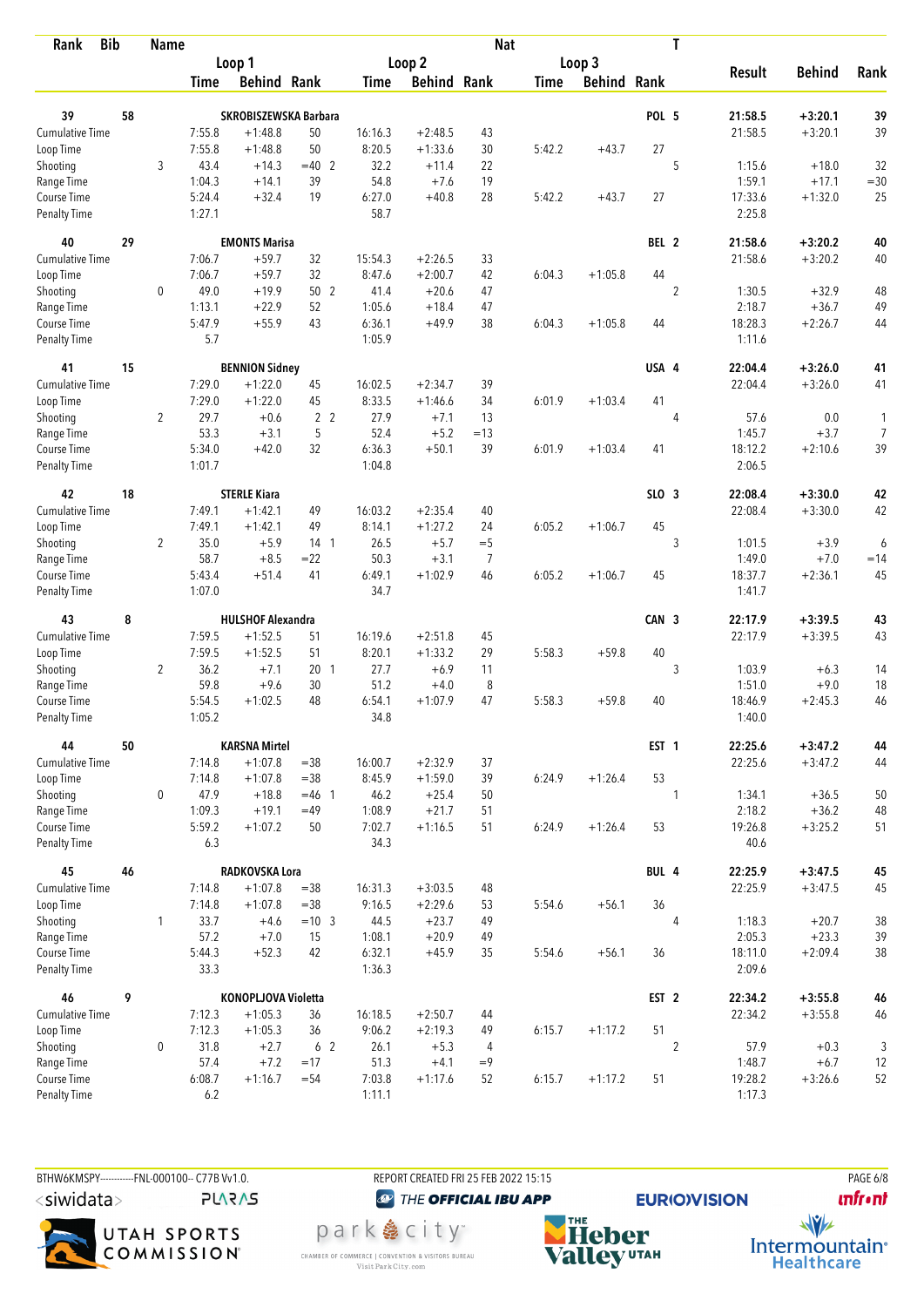| <b>Bib</b><br>Rank                 |    | <b>Name</b>    |                  |                        |                 |                   |                        | <b>Nat</b>   |             |                    |                  | T              |                   |               |          |
|------------------------------------|----|----------------|------------------|------------------------|-----------------|-------------------|------------------------|--------------|-------------|--------------------|------------------|----------------|-------------------|---------------|----------|
|                                    |    |                |                  | Loop 1                 |                 |                   | Loop <sub>2</sub>      |              |             | Loop 3             |                  |                |                   |               |          |
|                                    |    |                | <b>Time</b>      | <b>Behind Rank</b>     |                 | <b>Time</b>       | <b>Behind Rank</b>     |              | <b>Time</b> | <b>Behind Rank</b> |                  |                | <b>Result</b>     | <b>Behind</b> | Rank     |
| 47                                 | 42 |                |                  |                        |                 |                   |                        |              |             |                    | USA 3            |                | 22:36.2           | $+3:57.8$     |          |
| <b>Cumulative Time</b>             |    |                | 7:04.7           | <b>MAYBACH Molly</b>   |                 |                   |                        |              |             |                    |                  |                |                   |               | 47<br>47 |
|                                    |    |                | 7:04.7           | $+57.7$<br>$+57.7$     | 30<br>30        | 16:25.4<br>9:20.7 | $+2:57.6$<br>$+2:33.8$ | 46<br>55     | 6:10.8      | $+1:12.3$          | 49               |                | 22:36.2           | $+3:57.8$     |          |
| Loop Time<br>Shooting              |    | $\mathbf 0$    | 35.3             | $+6.2$                 | 17 <sub>3</sub> | 39.8              | $+19.0$                | 43           |             |                    |                  | 3              | 1:15.2            | $+17.6$       | 31       |
| Range Time                         |    |                | 56.5             | $+6.3$                 | 13              | 1:01.6            | $+14.4$                | 40           |             |                    |                  |                | 1:58.1            | $+16.1$       | 28       |
| Course Time                        |    |                | 6:02.5           | $+1:10.5$              | $= 51$          | 6:43.2            | $+57.0$                | 45           | 6:10.8      | $+1:12.3$          | 49               |                | 18:56.5           | $+2:54.9$     | 47       |
| <b>Penalty Time</b>                |    |                | 5.7              |                        |                 | 1:35.9            |                        |              |             |                    |                  |                | 1:41.6            |               |          |
| 48                                 | 11 |                |                  | <b>BERGER Anna</b>     |                 |                   |                        |              |             |                    | GBR 4            |                | 22:38.0           | $+3:59.6$     | 48       |
| Cumulative Time                    |    |                | 7:17.4           | $+1:10.4$              | 41              | 16:35.2           | $+3:07.4$              | 49           |             |                    |                  |                | 22:38.0           | $+3:59.6$     | 48       |
| Loop Time                          |    |                | 7:17.4           | $+1:10.4$              | 41              | 9:17.8            | $+2:30.9$              | 54           | 6:02.8      | $+1:04.3$          | 42               |                |                   |               |          |
| Shooting                           |    | 1              | 47.5             | $+18.4$                | 45 3            | 41.1              | $+20.3$                | 46           |             |                    |                  | 4              | 1:28.7            | $+31.1$       | 47       |
| Range Time                         |    |                | 1:08.9           | $+18.7$                | 48              | 1:05.1            | $+17.9$                | 46           |             |                    |                  |                | 2:14.0            | $+32.0$       | 46       |
| Course Time                        |    |                | 5:36.2           | $+44.2$                | 36              | 6:40.0            | $+53.8$                | $=42$        | 6:02.8      | $+1:04.3$          | 42               |                | 18:19.0           | $+2:17.4$     | 40       |
| <b>Penalty Time</b>                |    |                | 32.3             |                        |                 | 1:32.7            |                        |              |             |                    |                  |                | 2:05.0            |               |          |
| 49                                 | 57 |                |                  | <b>ORALKOVA Kamila</b> |                 |                   |                        |              |             |                    | CZE <sub>3</sub> |                | 22:46.2           | $+4:07.8$     | 49       |
| <b>Cumulative Time</b>             |    |                | 7:02.3           | $+55.3$                | 29              | 16:37.0           | $+3:09.2$              | 50           |             |                    |                  |                | 22:46.2           | $+4:07.8$     | 49       |
| Loop Time                          |    |                | 7:02.3           | $+55.3$                | 29              | 9:34.7            | $+2:47.8$              | 56           | 6:09.2      | $+1:10.7$          | 48               |                |                   |               |          |
| Shooting                           |    | $\mathbf 0$    | 35.5             | $+6.4$                 | 18 3            | 33.8              | $+13.0$                | 26           |             |                    |                  | 3              | 1:09.3            | $+11.7$       | 21       |
| Range Time                         |    |                | 58.7             | $+8.5$                 | $=22$           | 58.5              | $+11.3$                | 32           |             |                    |                  |                | 1:57.2            | $+15.2$       | 26       |
| Course Time<br><b>Penalty Time</b> |    |                | 5:57.8<br>5.8    | $+1:05.8$              | 49              | 6:57.1<br>1:39.1  | $+1:10.9$              | 49           | 6:09.2      | $+1:10.7$          | 48               |                | 19:04.1<br>1:44.9 | $+3:02.5$     | 48       |
|                                    |    |                |                  |                        |                 |                   |                        |              |             |                    |                  |                |                   |               |          |
| 50                                 | 32 |                |                  | <b>RUD Alexandra</b>   |                 |                   |                        |              |             |                    | USA 3            |                | 22:46.5           | $+4:08.1$     | 50       |
| Cumulative Time<br>Loop Time       |    |                | 7:26.3<br>7:26.3 | $+1:19.3$<br>$+1:19.3$ | 44<br>44        | 16:30.9<br>9:04.6 | $+3:03.1$<br>$+2:17.7$ | 47<br>48     | 6:15.6      | $+1:17.1$          | 50               |                | 22:46.5           | $+4:08.1$     | 50       |
| Shooting                           |    | $\mathbf{1}$   | 37.4             | $+8.3$                 | $= 27$ 2        | 35.1              | $+14.3$                | $= 30$       |             |                    |                  | 3              | 1:12.5            | $+14.9$       | 26       |
| Range Time                         |    |                | 1:00.4           | $+10.2$                | $= 33$          | 58.7              | $+11.5$                | 34           |             |                    |                  |                | 1:59.1            | $+17.1$       | $=30$    |
| Course Time                        |    |                | 5:51.3           | $+59.3$                | 46              | 7:02.6            | $+1:16.4$              | 50           | 6:15.6      | $+1:17.1$          | 50               |                | 19:09.5           | $+3:07.9$     | 49       |
| <b>Penalty Time</b>                |    |                | 34.6             |                        |                 | 1:03.3            |                        |              |             |                    |                  |                | 1:37.9            |               |          |
| 51                                 | 21 |                |                  | <b>GREEN Moira</b>     |                 |                   |                        |              |             |                    | CAN 5            |                | 22:55.5           | $+4:17.1$     | 51       |
| Cumulative Time                    |    |                | 8:35.0           | $+2:28.0$              | 54              | 16:59.8           | $+3:32.0$              | 52           |             |                    |                  |                | 22:55.5           | $+4:17.1$     | 51       |
| Loop Time                          |    |                | 8:35.0           | $+2:28.0$              | 54              | 8:24.8            | $+1:37.9$              | 32           | 5:55.7      | $+57.2$            | 37               |                |                   |               |          |
| Shooting                           |    | 3              | 1:03.6           | $+34.5$                | 56 2            | 20.8              | 0.0                    | $\mathbf{1}$ |             |                    |                  | 5              | 1:24.4            | $+26.8$       | 46       |
| Range Time                         |    |                | 1:27.5           | $+37.3$                | 57              | 55.4              | $+8.2$                 | 21           |             |                    |                  |                | 2:22.9            | $+40.9$       | 51       |
| Course Time                        |    |                | 5:37.6           | $+45.6$                | 37              | 6:27.3            | $+41.1$                | 30           | 5:55.7      | $+57.2$            | 37               |                | 18:00.6           | $+1:59.0$     | 35       |
| <b>Penalty Time</b>                |    |                | 1:29.9           |                        |                 | 1:02.1            |                        |              |             |                    |                  |                | 2:32.0            |               |          |
| 52                                 | 3  |                |                  | <b>ZASADNA Emilia</b>  |                 |                   |                        |              |             |                    | POL 3            |                | 23:13.8           | $+4:35.4$     | 52       |
| <b>Cumulative Time</b>             |    |                | 8:19.5           | $+2:12.5$              | 53              | 17:06.8           | $+3:39.0$              | 54           |             |                    |                  |                | 23:13.8           | $+4:35.4$     | 52       |
| Loop Time                          |    |                | 8:19.5           | $+2:12.5$              | 53              | 8:47.3            | $+2:00.4$              | 41           | 6:07.0      | $+1:08.5$          | 47               |                |                   |               |          |
| Shooting                           |    | $\overline{2}$ | 48.8             | $+19.7$                | 49 1            | 57.6              | $+36.8$                | 57           |             |                    |                  | 3              | 1:46.5            | $+48.9$       | 56       |
| Range Time                         |    |                | 1:04.7           | $+14.5$                | 41              | 1:18.3            | $+31.1$                | 56           |             |                    |                  |                | 2:23.0            | $+41.0$       | 52       |
| Course Time<br>Penalty Time        |    |                | 6:08.7<br>1:06.1 | $+1:16.7$              | $= 54$          | 6:54.8<br>34.2    | $+1:08.6$              | 48           | 6:07.0      | $+1:08.5$          | 47               |                | 19:10.5<br>1:40.3 | $+3:08.9$     | 50       |
| 53                                 | 53 |                |                  | <b>MATSUOKA Kurea</b>  |                 |                   |                        |              |             |                    | JPN 2            |                | 23:16.1           | $+4:37.7$     | 53       |
| <b>Cumulative Time</b>             |    |                | 7:43.1           | $+1:36.1$              | 48              | 16:43.0           | $+3:15.2$              | 51           |             |                    |                  |                | 23:16.1           | $+4:37.7$     | 53       |
| Loop Time                          |    |                | 7:43.1           | $+1:36.1$              | 48              | 8:59.9            | $+2:13.0$              | 47           | 6:33.1      | $+1:34.6$          | 55               |                |                   |               |          |
| Shooting                           |    | $\mathbf{1}$   | 49.4             | $+20.3$                | 52 1            | 50.4              | $+29.6$                | 52           |             |                    |                  | $\overline{c}$ | 1:39.9            | $+42.3$       | 51       |
| Range Time                         |    |                | 1:14.2           | $+24.0$                | 53              | 1:16.3            | $+29.1$                | 55           |             |                    |                  |                | 2:30.5            | $+48.5$       | 54       |
| Course Time                        |    |                | 5:51.2           | $+59.2$                | 45              | 7:06.9            | $+1:20.7$              | 54           | 6:33.1      | $+1:34.6$          | 55               |                | 19:31.2           | $+3:29.6$     | 53       |
| Penalty Time                       |    |                | 37.7             |                        |                 | 36.7              |                        |              |             |                    |                  |                | 1:14.4            |               |          |
| 54                                 | 5  |                |                  | <b>GABRIEL Manon</b>   |                 |                   |                        |              |             |                    | BEL 3            |                | 23:20.2           | $+4:41.8$     | 54       |
| Cumulative Time                    |    |                | 8:18.0           | $+2:11.0$              | 52              | 17:04.0           | $+3:36.2$              | 53           |             |                    |                  |                | 23:20.2           | $+4:41.8$     | 54       |
| Loop Time                          |    |                | 8:18.0           | $+2:11.0$              | 52              | 8:46.0            | $+1:59.1$              | 40           | 6:16.2      | $+1:17.7$          | 52               |                |                   |               |          |
| Shooting                           |    | $\overline{2}$ | 46.8             | $+17.7$                | 44 1            | 35.5              | $+14.7$                | 33           |             |                    |                  | 3              | 1:22.3            | $+24.7$       | 44       |
| Range Time                         |    |                | 1:08.7           | $+18.5$                | $=46$           | 57.4              | $+10.2$                | 25           |             |                    |                  |                | 2:06.1            | $+24.1$       | 40       |
| Course Time                        |    |                | 6:02.5           | $+1:10.5$              | $= 51$          | 7:12.6            | $+1:26.4$              | 55           | 6:16.2      | $+1:17.7$          | 52               |                | 19:31.3           | $+3:29.7$     | 54       |
| Penalty Time                       |    |                | 1:06.8           |                        |                 | 36.0              |                        |              |             |                    |                  |                | 1:42.8            |               |          |

BTHW6KMSPY-----------FNL-000100-- C77B Vv1.0. REPORT CREATED FRI 25 FEB 2022 15:15 PAGE 7/8 <siwidata> **PLARAS** 

UTAH SPORTS<br>COMMISSION

<sup><sup>3</sup>THE OFFICIAL IBU APP</sup>

park e city<sup>®</sup>

CHAMBER OF COMMERCE | CONVENTION & VISITORS BUREAU<br>Visit Park City.com

**unfront** 



**EURIO)VISION** 

 $\frac{1}{\sqrt{2}}$ Intermountain<sup>®</sup><br>Healthcare